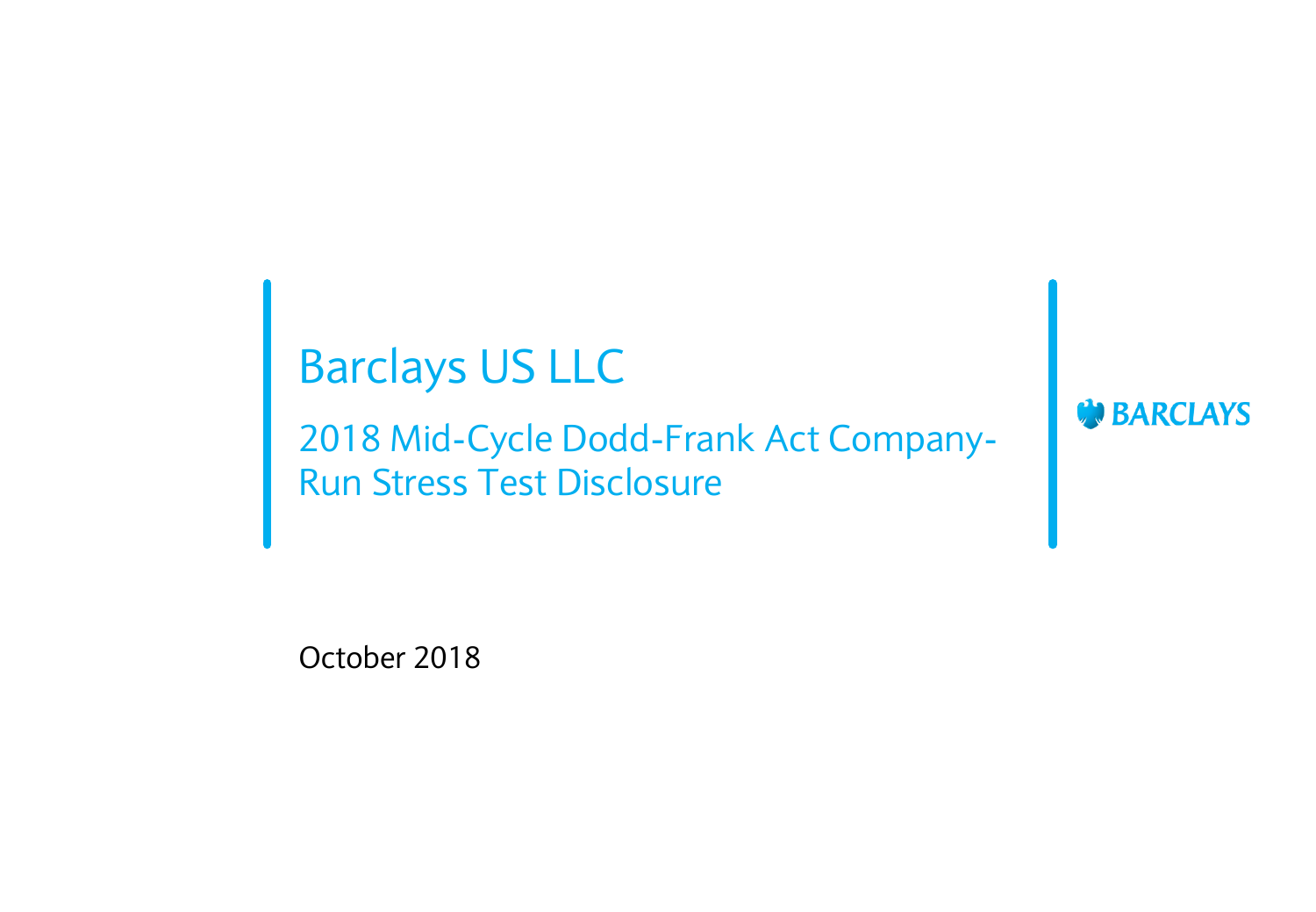#### Table of contents

| <b>Section</b> | <b>Description</b>                                             | Page           |
|----------------|----------------------------------------------------------------|----------------|
| A              | Overview                                                       | 2              |
| В              | Description of the IHC Severely Adverse Scenario               | 3              |
| C              | Results under the IHC Severely Adverse Scenario                | $\overline{4}$ |
| D              | Types of risks considered in the IHC Severely Adverse Scenario | 9              |
| E              | Description of methodologies used                              | 11             |
| F              | Further information                                            | 13             |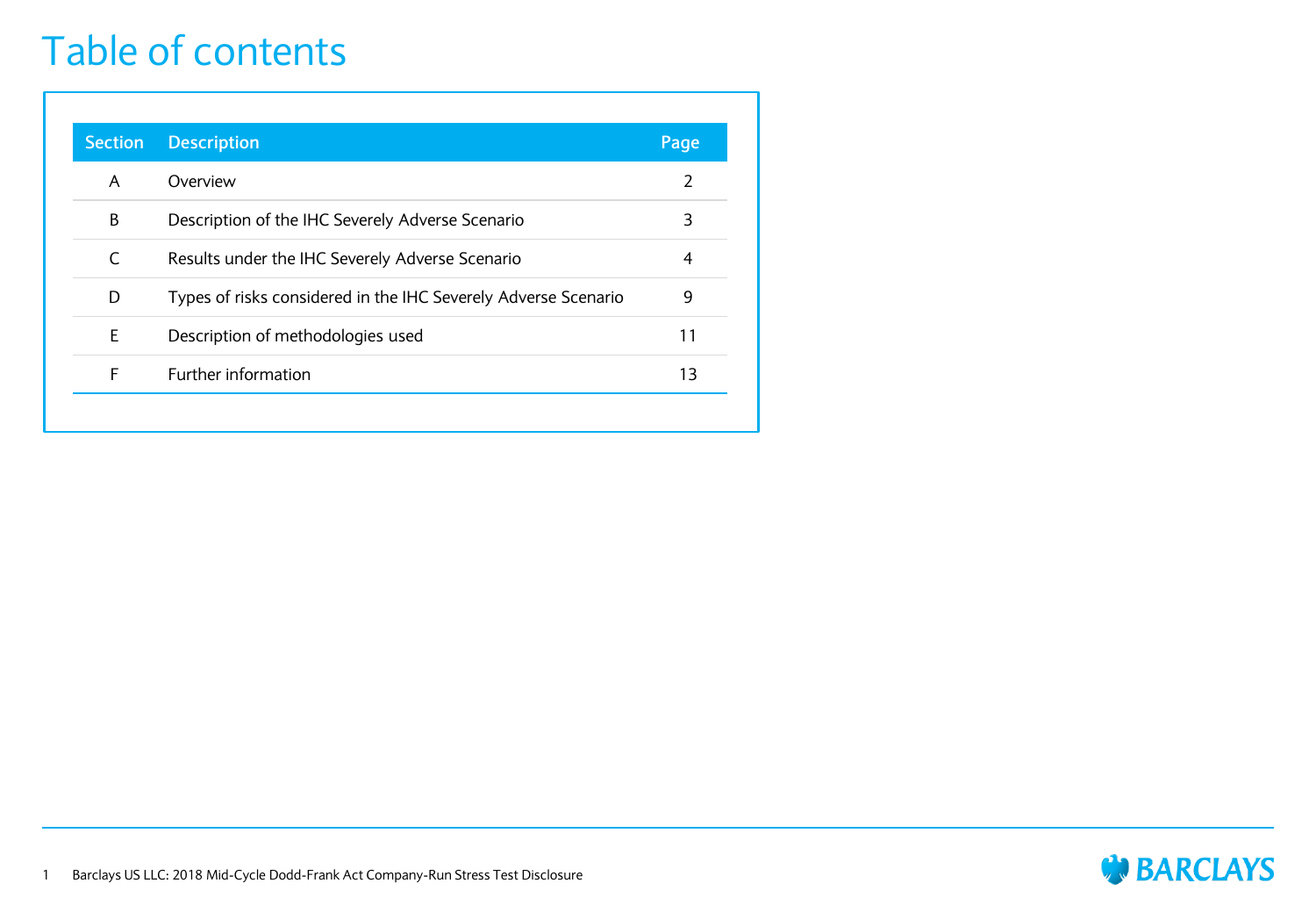#### **Overview**

- Barclays US LLC ("Barclays") is an intermediate holding company ("IHC") established by Barclays PLC in 2016 following the enactment of the Dodd-Frank Wall Street Reform and Consumer Protection Act (the "Dodd-Frank Act"). The IHC is a wholly-owned subsidiary of Barclays Bank PLC and part of the Barclays PLC group of companies. The IHC comprises two main businesses: an investment bank, which provides banking services to corporations, governments and institutions; and a retail bank, which provides credit card, deposit and payment solutions to personal and business customers. The IHC accounts for a subset of the broader organization's total operations in the United States ("US"), with a portion of US corporate and investment banking business booked outside the IHC.
- The Dodd-Frank Act and the Board of Governors of the Federal Reserve System (the "FRB") require certain organizations, including Barclays, to conduct regular stress tests and publicly disclose the results of such stress tests. This document provides a summary of Barclays' forecasted risks, calculation methodologies and projected results with regards the Dodd-Frank Act Stress Test ("DFAST") 2018 mid-cycle company-run stress-testing exercise.
- Results are provided for selected financial measures across a nine-quarter planning horizon, beginning in the third quarter of 2018 and concluding in the third quarter of 2020. The results were calculated using forecasting tools and methodologies developed by Barclays and may differ from other stress-testing analyses produced previously by Barclays or by others, due to the specific stress testing methodologies, assumptions and scenarios used.
- The results depict the impact of a scenario created internally by Barclays to simulate a severely adverse business environment (the "IHC Severely Adverse Scenario"). The IHC Severely Adverse Scenario was developed by a broad range of stakeholders across Barclays and designed to stress multiple, material risks related to Barclays' business profile and vulnerabilities.
- The results also use the following assumptions (the "DFAST Capital Actions") regarding projected capital actions, with the first projection quarter (Q3 2018) reflecting actual capital actions taken and the second through ninth quarters (Q4 2018 – Q3 2020) including (a) common stock dividends equal to quarterly average of actuals paid in prior year; (b) payments on other capital instruments equal to stated dividend, interest or principal due in respective quarters; (c) no redemptions or repurchases; and (d) no issuance of common or preferred stock, except for employee compensation or planned mergers and acquisitions.
- The document provides estimates from forward-looking exercises of possible outcomes based on a hypothetical, materially adverse business environment and should not be viewed as a forecast of actual expected outcomes or otherwise used to make inferences about the actual future performance of Barclays, Barclays Bank PLC or the broader Barclays PLC group of companies.

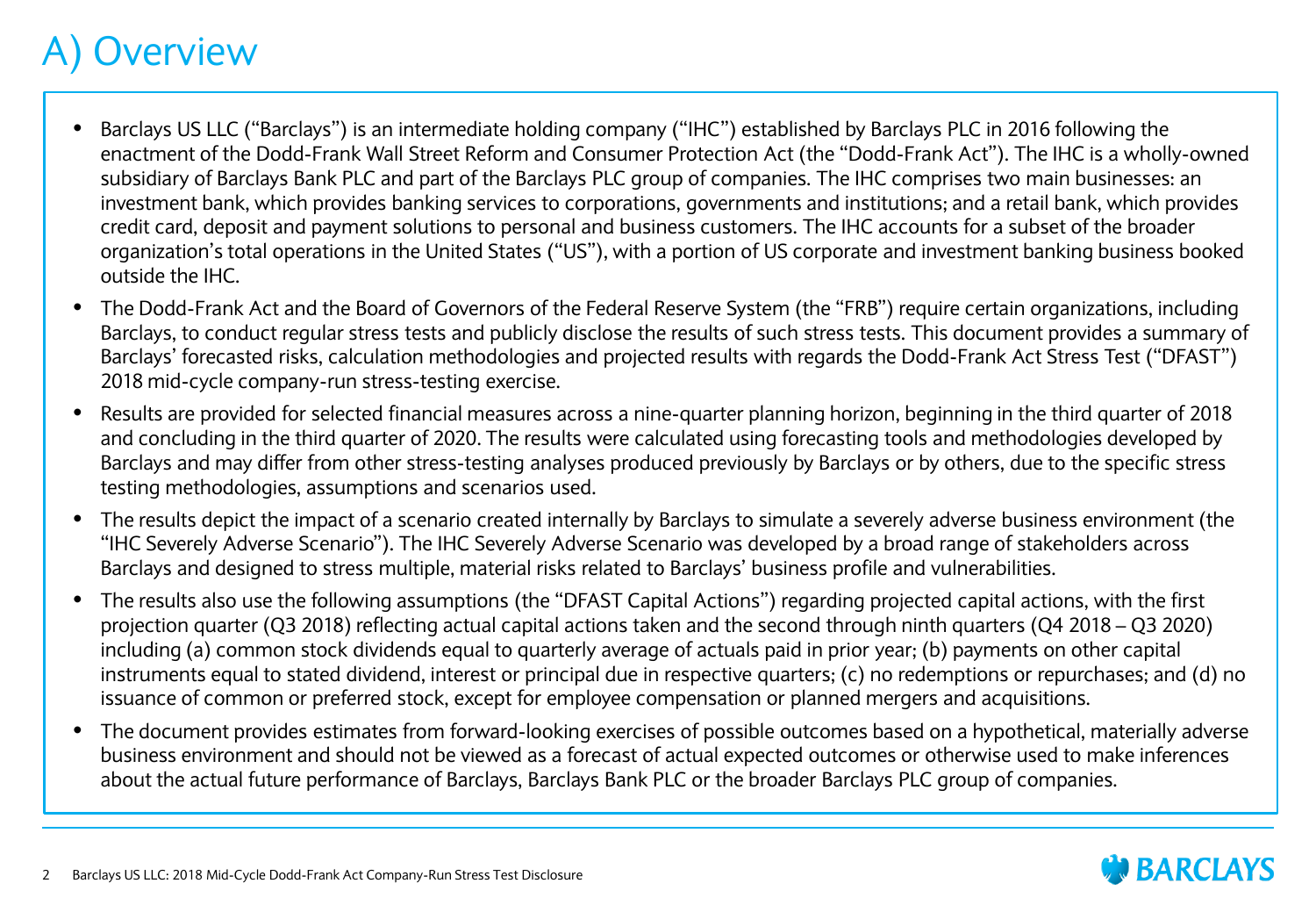## B) Description of the IHC Severely Adverse Scenario

| <b>Overview</b>                     | The IHC Severely Adverse Scenario assumes a hypothetical global downturn characterized by decreased global<br>trade volumes following the imposition of sanctions and increased tariffs between the US and China. The depth<br>and severity of this recession is compounded by the end of US economic expansion. Further, global unrest<br>complicates negotiations around the withdrawal of the United Kingdom from the European Union and the<br>United Kingdom ultimately exits both the European Union common market and customs union.<br>The scenario includes a severe deterioration in a number of key macroeconomic variables and integrates<br>$\bullet$<br>several idiosyncratic events developed to stress Barclays' business and risk profile. The scenario features a deep<br>economic downturn but includes some recovery during the course of the nine-quarter period. |
|-------------------------------------|----------------------------------------------------------------------------------------------------------------------------------------------------------------------------------------------------------------------------------------------------------------------------------------------------------------------------------------------------------------------------------------------------------------------------------------------------------------------------------------------------------------------------------------------------------------------------------------------------------------------------------------------------------------------------------------------------------------------------------------------------------------------------------------------------------------------------------------------------------------------------------------|
|                                     | • US Real Gross Domestic Product declines cumulatively 7.0%.                                                                                                                                                                                                                                                                                                                                                                                                                                                                                                                                                                                                                                                                                                                                                                                                                           |
|                                     | The US unemployment rate peaks at 10%.<br>$\bullet$                                                                                                                                                                                                                                                                                                                                                                                                                                                                                                                                                                                                                                                                                                                                                                                                                                    |
| Macroeconomic                       | Equity markets decline cumulatively 60%.<br>$\bullet$                                                                                                                                                                                                                                                                                                                                                                                                                                                                                                                                                                                                                                                                                                                                                                                                                                  |
| <b>Variables</b><br><b>Included</b> | Short-term rates fall, with the 3-month Treasury rate trough at 0.06%; while the 10-year Treasury rate troughs<br>at 1.6%.                                                                                                                                                                                                                                                                                                                                                                                                                                                                                                                                                                                                                                                                                                                                                             |
|                                     | The spread of investment-grade corporate bond yields over the 10-year Treasury rate widens to 670 basis<br>$\bullet$<br>points.                                                                                                                                                                                                                                                                                                                                                                                                                                                                                                                                                                                                                                                                                                                                                        |
|                                     | Real estate prices decline, with housing prices falling 20%.                                                                                                                                                                                                                                                                                                                                                                                                                                                                                                                                                                                                                                                                                                                                                                                                                           |
| Idiosyncratic<br><b>Components</b>  | The IHC Severely Adverse Scenario also includes a market shock event reflecting the simultaneous default of<br>$\bullet$<br>multiple counterparties and significant price declines across Barclays' credit, equities and securitized products<br>businesses in the first quarter of the projection period.                                                                                                                                                                                                                                                                                                                                                                                                                                                                                                                                                                             |
|                                     | Barclays also models a credit rating downgrade of its parent entity, the default of a clearing bank that shares a<br>$\bullet$<br>central counterparty clearinghouse relationship with the IHC, losses associated with an equity block trade<br>failure and several operational risk events, including a cyber-attack.                                                                                                                                                                                                                                                                                                                                                                                                                                                                                                                                                                 |

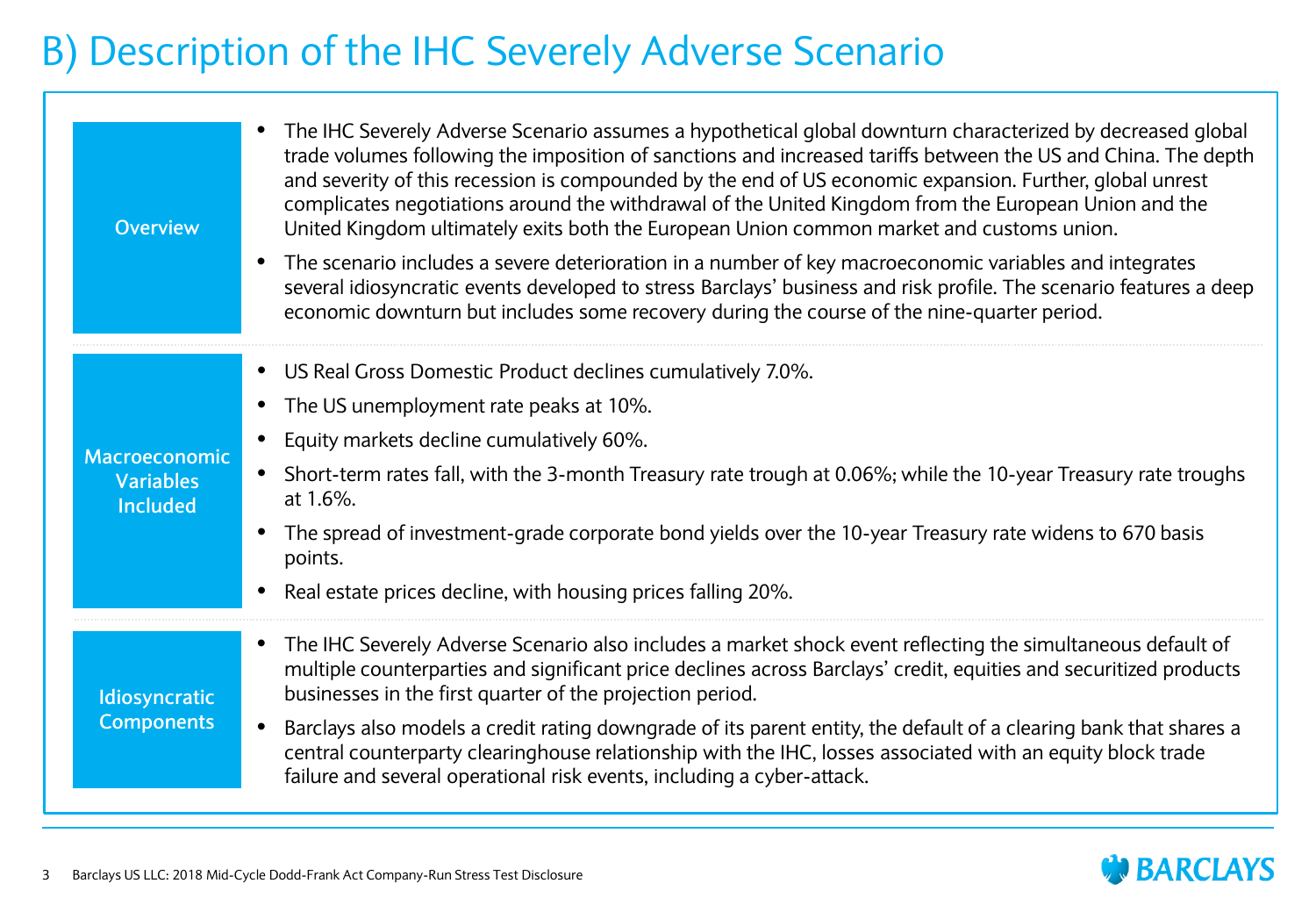## C) Results under the IHC Severely Adverse Scenario

Capital ratios: Actual Q2 2018, Projected Q3 2018 to Q3 2020

| Regulatory Capital Ratio <sup>1,2</sup> | <b>Actual Q2 2018</b> | <b>Projected Stressed Capital Ratios<sup>3</sup></b> |                      | <b>Regulatory Minimum</b> |
|-----------------------------------------|-----------------------|------------------------------------------------------|----------------------|---------------------------|
|                                         |                       | Ending                                               | Nine-Ouarter Minimum |                           |
| Common Equity Tier 1 Capital Ratio      | 13.5%                 | 6.8%                                                 | 6.4%                 | 4.5%                      |
| Tier 1 Risk-Based Capital Ratio         | 16.4%                 | 9.8%                                                 | $9.2\%$              | $6.0\%$                   |
| <b>Total Risk-Based Capital Ratio</b>   | 18.7%                 | 12.7%                                                | 12.5%                | $8.0\%$                   |
| Tier 1 Leverage Ratio                   | 8.2%                  | 5.7%                                                 | $5.7\%$              | 4.0%                      |
| Supplementary Leverage Ratio            | $6.7\%$               | 4.9%                                                 | 4.9%                 | $3.0\%$                   |

#### Risk-Weighted Assets: Actual Q2 2018, Projected Q3 2020

| ltem                                     | <b>Actual Q2 2018</b> | Projected Q3 2020 |
|------------------------------------------|-----------------------|-------------------|
| Risk Weighted Assets <sup>4</sup> (\$bn) | 90.3                  | 87.0              |
|                                          |                       |                   |

*1 Projected stressed capital ratios indicate hypothetical estimates under an economic outcome that is significantly more severe than expected actual business conditions. The estimates are not intended to represent or forecast actual or expected business conditions.*

*2 Capital actions based on FRB DFAST Capital Action instructions.*

*3 The US Basel III standardized approach is used to calculate risk weighted assets for credit risk and market risk with respect to the Common Equity Tier 1 Capital Ratio, the Tier 1 Risk-Based Capital Ratio and the Total Risk-Based Capital Ratio.* 

*4 The US Basel III standardized approach is used to calculate both actual and projected risk weighted assets.*

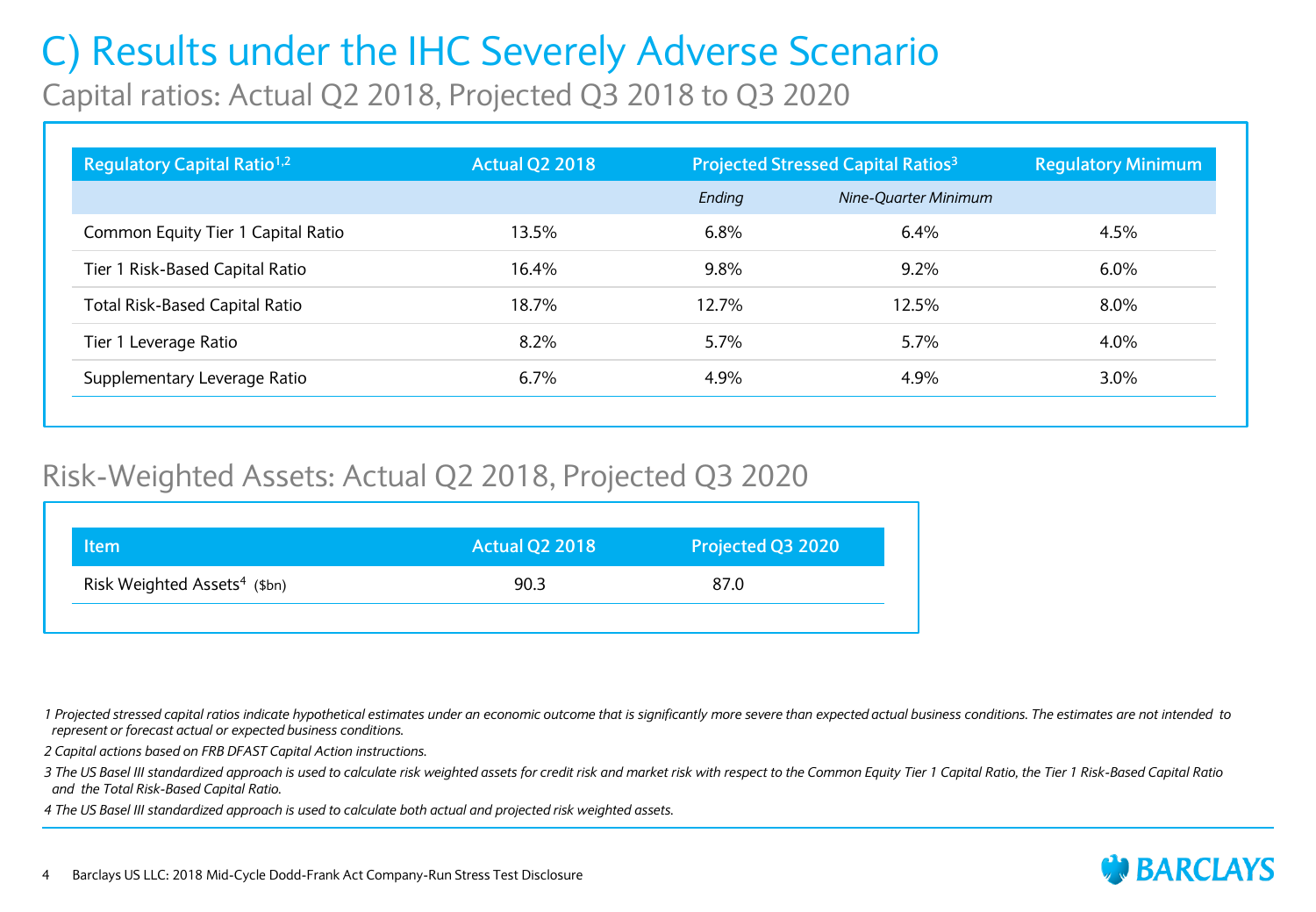Projected Losses, Revenues and Net Income before Taxes: Projected Q3 2018 to Q3 2020

| Item <sup>1</sup>                                                       | \$m                      | % of Average Assets <sup>2</sup> |
|-------------------------------------------------------------------------|--------------------------|----------------------------------|
| Pre-Provision Net Revenue ("PPNR") <sup>3,4</sup>                       | 924                      | 0.7%                             |
| Other Revenue                                                           | $\overline{\phantom{a}}$ |                                  |
| less                                                                    |                          |                                  |
| Provisions                                                              | 4,768                    |                                  |
| Realized Losses/(Gains) on Securities (AFS/HTM) <sup>4</sup>            |                          |                                  |
| Trading and Counterparty Losses                                         | 1,900                    |                                  |
| Other Losses/(Gains) <sup>5</sup>                                       | 201                      |                                  |
| equals                                                                  |                          |                                  |
| Net Income/(Losses) Before Taxes                                        | (5, 945)                 | (4.4%)                           |
| Memo Items                                                              |                          |                                  |
| Other Comprehensive Income                                              | $\overline{\phantom{0}}$ |                                  |
| Other Effects on Capital                                                | Actual Q2 2018           | Q3 2020                          |
| Accumulated Other Comprehensive Income in Capital ("AOCI") <sup>6</sup> | (62)                     | (14)                             |

*1 Income statement categories used for the results conform to the FRB's definitions; classifications of revenue and expense items may differ from Barclays' financial disclosures.*

*2 Average Assets are the average of total assets across the nine-quarter projection period.*

*3 PPNR is equal to net interest income plus non-interest income, less non-interest expense, impairment losses for other intangible assets and operational risk losses.*

*4 Available for Sale ("AFS") and Held to Maturity ("HTM") securities.*

*5 Includes goodwill impairment.*

*6 Certain aspects of AOCI had previously been subject to transition arrangements for inclusion in projected regulatory capital. All values herein represent 100% of unrealized gains or losses on AFS securities and defined benefit pension plans.*

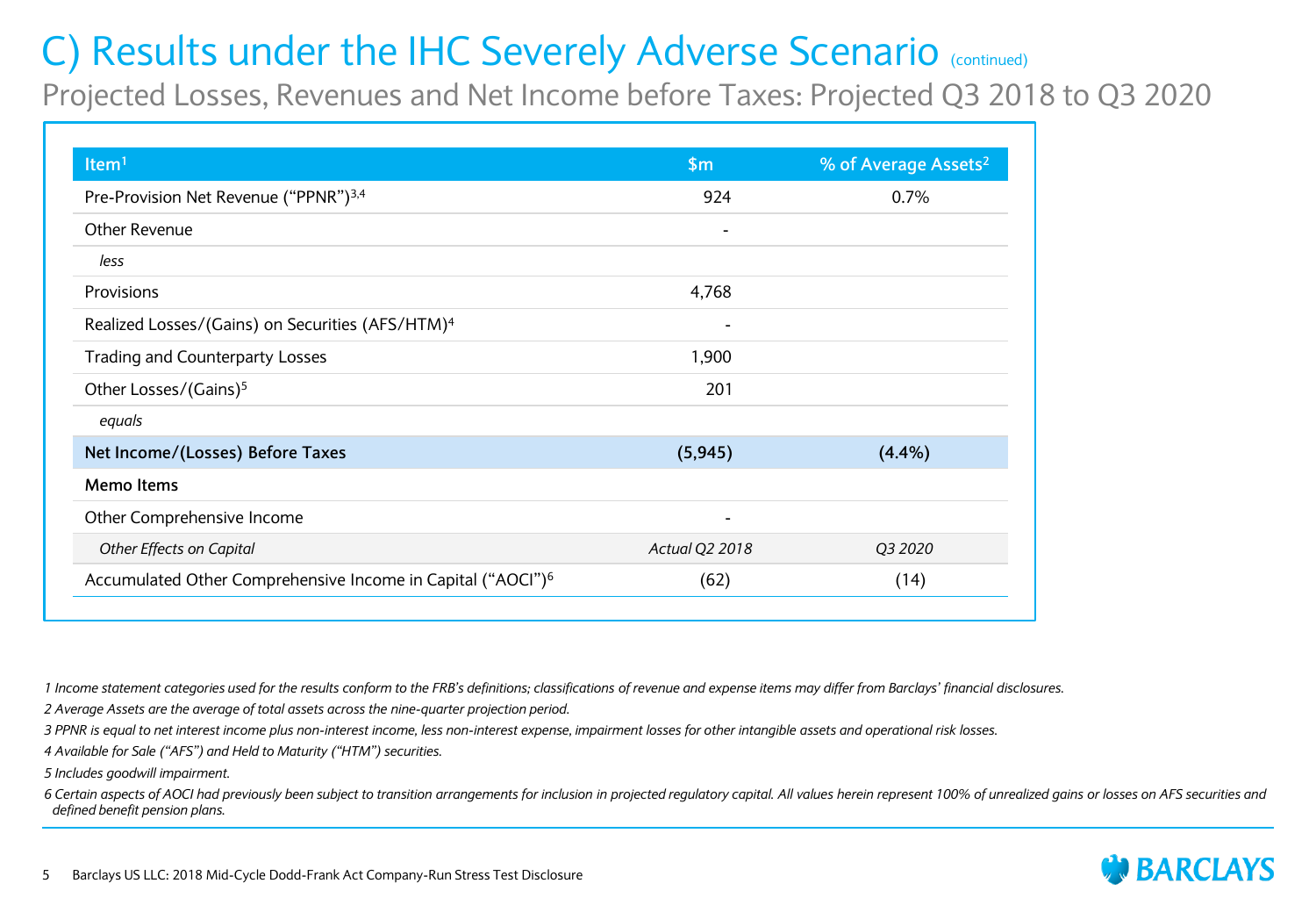Loan Loss Projections: Projected Q3 2018 to Q3 2020

| <b>Loan Type</b>                                       | \$m <sup>1</sup>         | <b>Portfolio Loss Rates</b> |
|--------------------------------------------------------|--------------------------|-----------------------------|
| First Lien Mortgages, Domestic                         |                          |                             |
| Junior Liens and Home Equity Lines of Credit, Domestic | $\overline{\phantom{0}}$ |                             |
| Commercial and Industrial                              | 50                       | 32.8%                       |
| Commercial Real Estate, Domestic                       |                          |                             |
| <b>Credit Cards</b>                                    | 4,432                    | 19.1%                       |
| Other Consumer <sup>2</sup>                            | 166                      | 15.0%                       |
| Other Loans <sup>3</sup>                               | 32                       | $0.4\%$                     |
| <b>Total Projected Loan Losses</b>                     | 4,680                    | 14.2%                       |

*1 Average loan balances are calculated across the nine-quarter projection period. Loans held for sale or measured at fair value are excluded from average loan balances.*

*2 Other Consumer represents retail installment loans.*

*3 Other Loans includes loans to depositories and other foreign banks (including intercompany loans to other Barclays entities), loans to purchase and carry securities and municipal tender option bond loans.*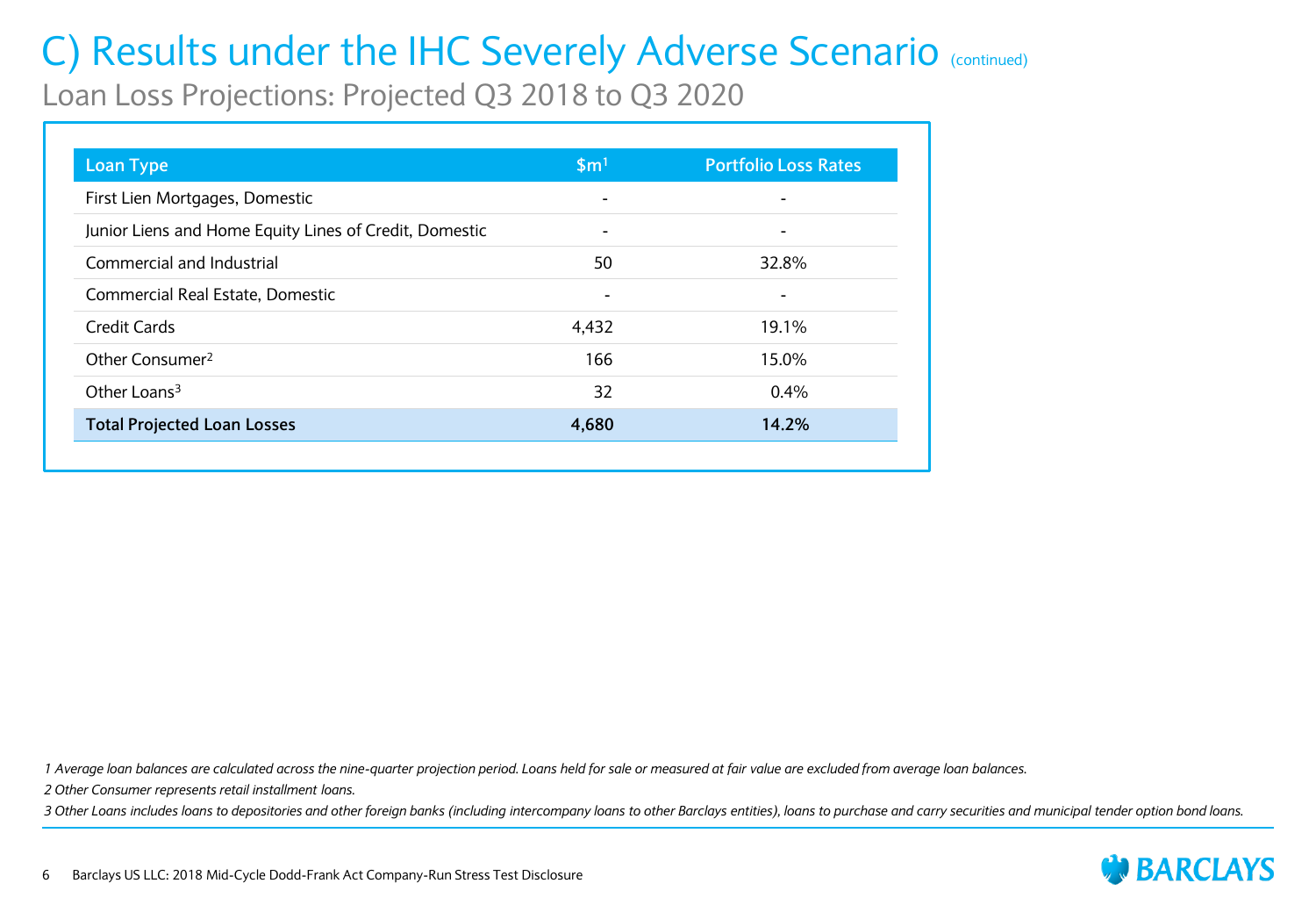Common Equity Tier 1 Capital Ratio: Key Drivers, Q3 2018 to Q3 2020



*1 Pre-Tax PPNR includes losses from operational risk events and impairment losses for other intangible assets.*

*2 Capital actions based on FRB DFAST Capital Action instructions.*

*3 Represents impact from tax and regulatory capital components including deferred tax assets, goodwill, intangibles and AOCI.*

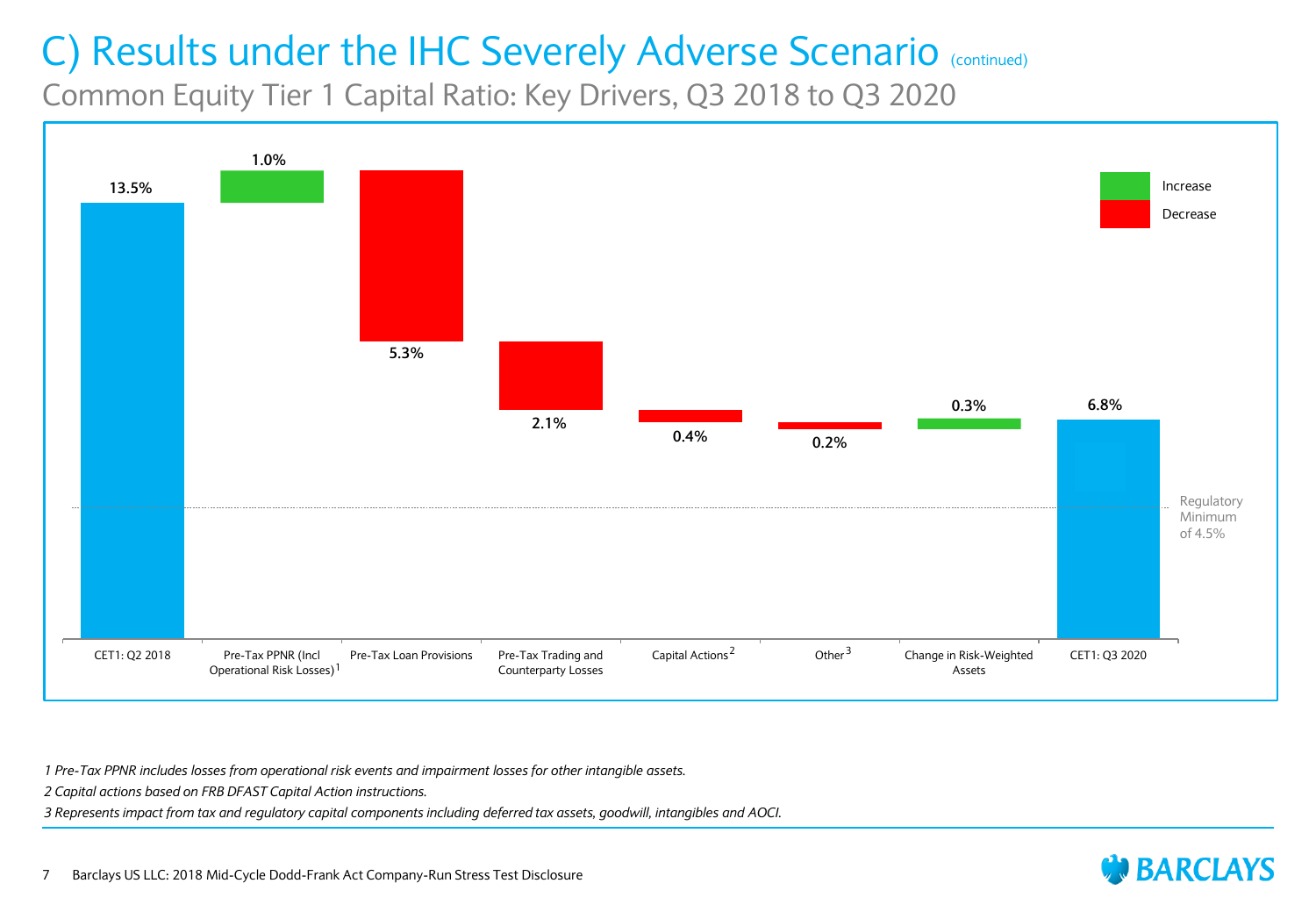Tier 1 Leverage Ratio: Key Drivers, Q3 2018 to Q3 2020



*1 Pre-Tax PPNR includes losses from operational risk events and impairment losses for other intangible assets.*

*2 Capital actions based on FRB DFAST Capital Action instructions.*

*3 Represents impact from tax and regulatory capital components including deferred tax assets, goodwill, intangibles and AOCI.*

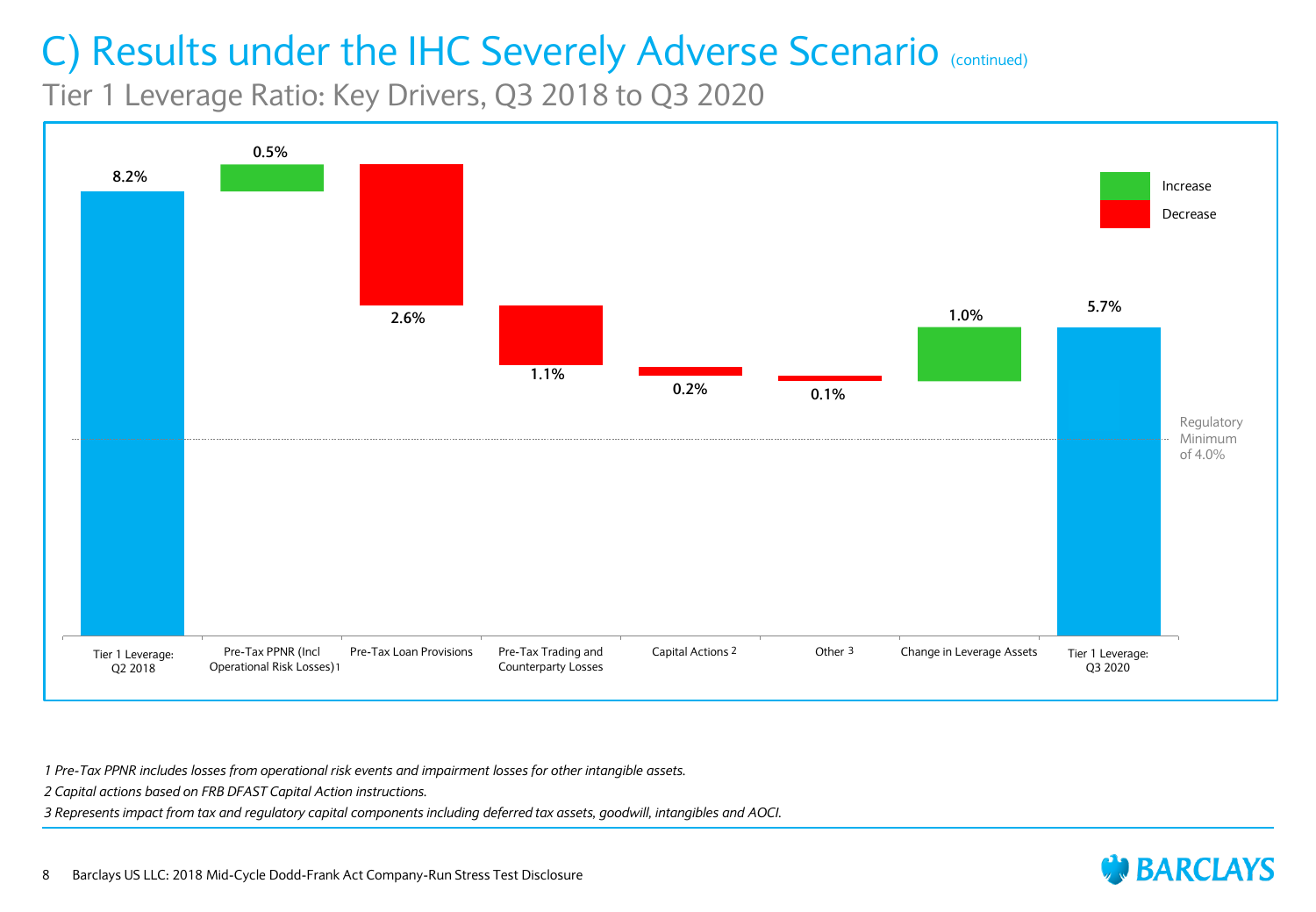# D) Types of risks considered in the IHC Severely Adverse Scenario

The risks described below are wholly included in the IHC Severely Adverse Scenario based on their significance to the IHC's risk profile and specific vulnerabilities.

| <b>Credit Risk</b>                            | The risk of loss from the failure of clients, customers or counterparties to fully honor their obligations to the<br>firm, including the payment of principal, interest, collateral or other obligations.<br>Increased counterparty risk, particularly for hedge fund clients, stemming from instantaneous market shocks<br>that could result in uncollateralized exposure.<br>Higher retail credit losses and associated loan loss provisions from deterioration in the US macroeconomic<br>environment, particularly in employment, consumer debt levels, and residential real estate metrics.                                                                                                                                                                                                                                                                                                                                                                                                                                                                                                                                                                                                                                                                         |
|-----------------------------------------------|--------------------------------------------------------------------------------------------------------------------------------------------------------------------------------------------------------------------------------------------------------------------------------------------------------------------------------------------------------------------------------------------------------------------------------------------------------------------------------------------------------------------------------------------------------------------------------------------------------------------------------------------------------------------------------------------------------------------------------------------------------------------------------------------------------------------------------------------------------------------------------------------------------------------------------------------------------------------------------------------------------------------------------------------------------------------------------------------------------------------------------------------------------------------------------------------------------------------------------------------------------------------------|
| <b>Treasury</b><br>and<br><b>Capital Risk</b> | The risk that the firm has an insufficient level or composition of capital to support its normal business<br>activities and to meet its regulatory capital requirements under normal operating environments or stressed<br>conditions, both actual and as defined for internal planning or regulatory stress-testing purposes.<br>The risk that Barclays is unable to meet its contractual or contingent obligations or that it does not have the<br>appropriate amount, tenor and composition of funding and liquidity to support its assets.<br>The risk that Barclays is exposed to capital or income volatility because of a mismatch between the interest<br>rate exposures of its non-traded assets and liabilities.<br>The risk of declining pre-provision net revenue from lower deal and transaction volumes, trading activity levels,<br>spreads earned and other sources of revenue streams.<br>The risk from affiliate relationships, notably with Barclays' parent entity and dependencies on the parent's<br>creditworthiness.<br>The risk from reduced revenue opportunities or increased capital constraints as a result of changes in the<br>regulatory environment, the emergence of geopolitical risks or other changes in the competitive landscape. |

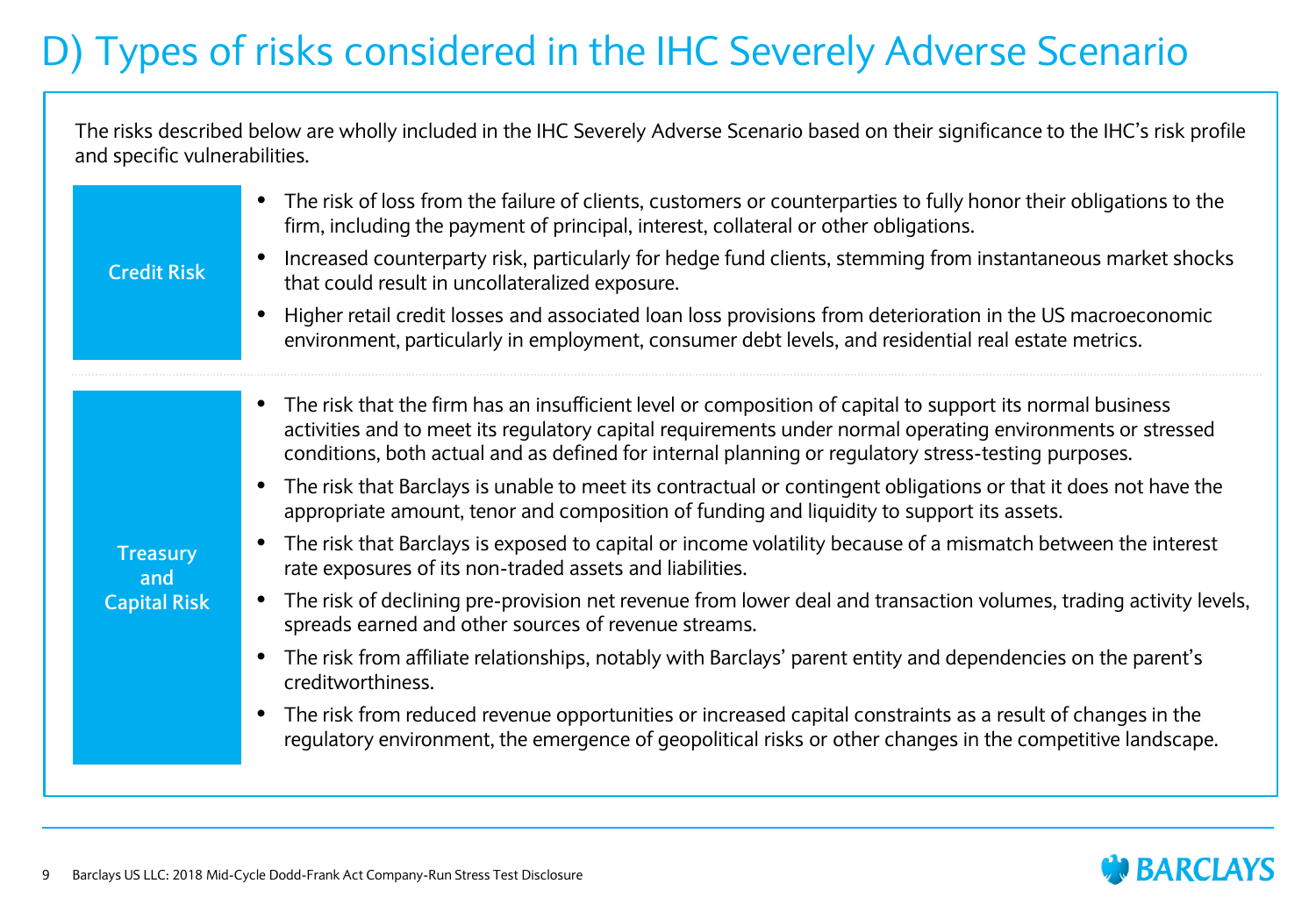## D) Types of risks considered in the IHC Severely Adverse Scenario (continued)

| <b>Market Risk</b>      | The risk of loss arising from potential adverse changes in the value of the firm's assets and liabilities from<br>$\bullet$<br>fluctuation in market variables including interest rates, foreign exchange, equity prices, commodity prices,<br>credit spreads, implied volatilities and asset correlations.<br>The risk of unexpected losses on residual trading inventory positions, both from sudden adverse directional<br>$\bullet$<br>systemic moves as well as more sector or name-specific idiosyncratic events, including default. |
|-------------------------|--------------------------------------------------------------------------------------------------------------------------------------------------------------------------------------------------------------------------------------------------------------------------------------------------------------------------------------------------------------------------------------------------------------------------------------------------------------------------------------------------------------------------------------------|
|                         | • The risk of loss to Barclays from inadequate or failed processes or systems, human factors or external events<br>including fraud where the root cause is not due to credit or market risks.                                                                                                                                                                                                                                                                                                                                              |
| <b>Operational Risk</b> | The risk of business disruption from technology outages or system errors and the associated cost to remediate<br>$\bullet$<br>issues given high transaction volumes and reliance on complex technology and data management systems.                                                                                                                                                                                                                                                                                                        |
|                         | • The risk of data breaches, including loss of sensitive data; increased frequency and severity of cyber attacks.                                                                                                                                                                                                                                                                                                                                                                                                                          |
| <b>Conduct Risk</b>     | The risk of detriment to customers, clients, market integrity, competition or Barclays from the inappropriate<br>$\bullet$<br>supply of financial services, including instances of willful or negligent misconduct.                                                                                                                                                                                                                                                                                                                        |
|                         | The risk of detriment to clients from cultural or strategic decisions resulting in legal fines, settlements or<br>$\bullet$<br>increased regulatory scrutiny.                                                                                                                                                                                                                                                                                                                                                                              |
| <b>Other Risks</b>      | Barclays further considers and manages a range of other risks that could be significant in capital planning and<br>capital adequacy assessment processes including legal risk, model risk and reputational risk to the organization.                                                                                                                                                                                                                                                                                                       |

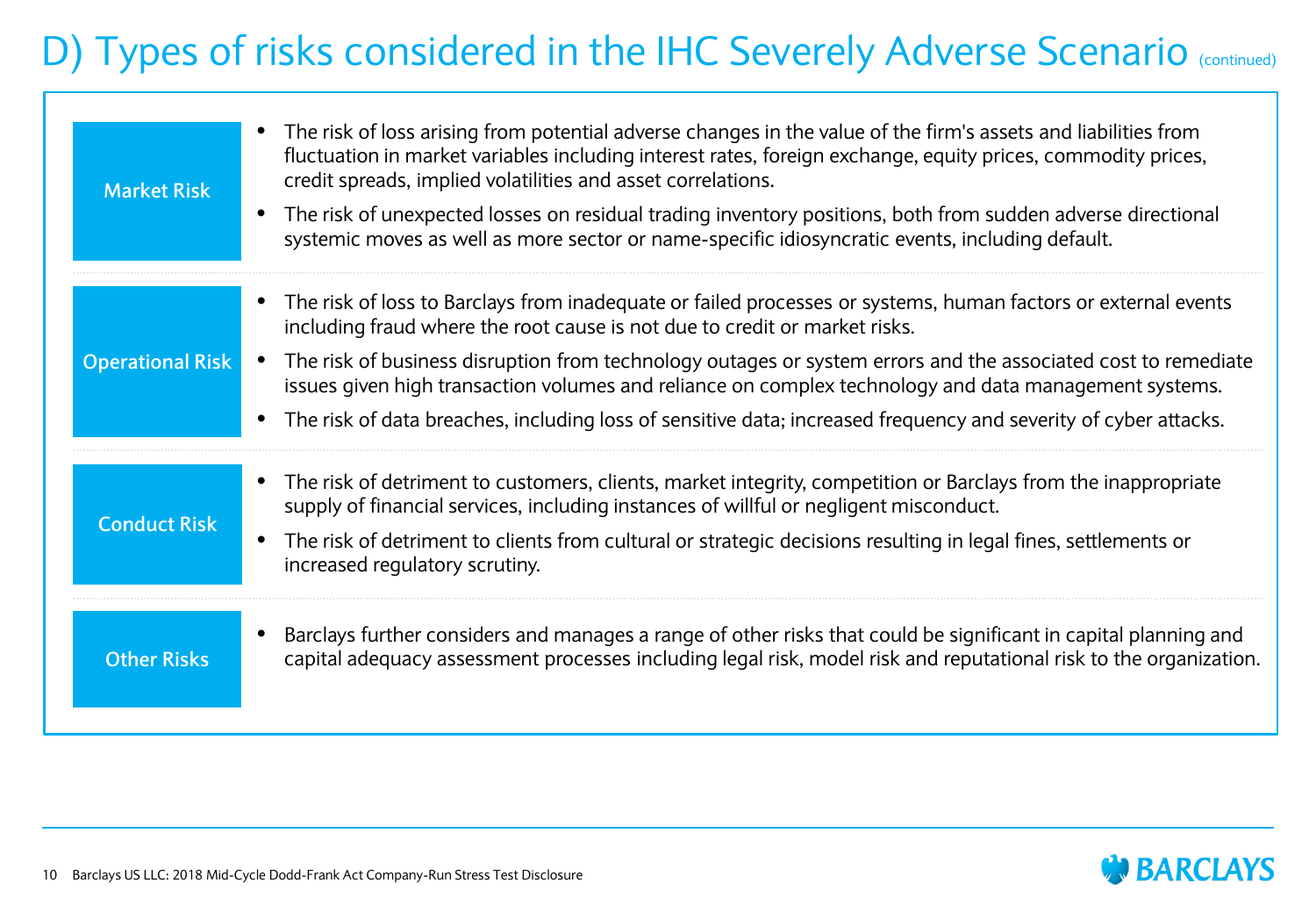## E) Description of methodologies used in forecasting

| Overview of<br><b>Estimation</b><br><b>Methodologies</b>                                                     | Barclays uses an interconnected network of models to simulate business performance over nine quarters,<br>under both baseline and stressed market conditions. Outputs from this simulation process include income<br>statement, balance sheet and resource consumption metrics, as well as capital and leverage ratios.<br>Where quantitative methods are supplemented with qualitative approaches such as expert judgment or<br>management input, Barclays operates a comprehensive process to ensure appropriate review and challenge at<br>multiple levels of the organization.<br>In addition, for models and other estimation methods that use assumptions around the continuation of<br>$\bullet$<br>historical relationships, such assumptions are examined and independently validated to assess their validity<br>for conditions of acute market stress.                                                                                                                                                       |
|--------------------------------------------------------------------------------------------------------------|-------------------------------------------------------------------------------------------------------------------------------------------------------------------------------------------------------------------------------------------------------------------------------------------------------------------------------------------------------------------------------------------------------------------------------------------------------------------------------------------------------------------------------------------------------------------------------------------------------------------------------------------------------------------------------------------------------------------------------------------------------------------------------------------------------------------------------------------------------------------------------------------------------------------------------------------------------------------------------------------------------------------------|
| <b>Pre-Provision</b><br><b>Net Revenue</b><br>and Balance<br><b>Sheet Projection</b><br><b>Methodologies</b> | PPNR is equal to net interest income plus non-interest income, less non-interest expense, operational risk<br>losses and impairment losses for other intangible assets.<br>The income components of PPNR are derived using methodologies informed by macroeconomic variables and<br>expert judgment. These are estimated at a business or segment level.<br>The non-interest expense components of PPNR use estimation methods that reflect the current cost base and<br>incorporate a defined set of management actions which reduce variable costs in stressed scenarios. These are<br>estimated at a legal entity level.<br>The operational risk loss components of PPNR include legal losses, non-legal losses (such as credit card fraud)<br>and idiosyncratic events. They use estimation methods informed by macroeconomic variables, historical<br>experience and expert judgment.<br>Asset and liabilities are projected for each of Barclays' main businesses using quantitative and qualitative<br>$\bullet$ |
|                                                                                                              | methods, which may include assumptions based on expert judgment.                                                                                                                                                                                                                                                                                                                                                                                                                                                                                                                                                                                                                                                                                                                                                                                                                                                                                                                                                        |

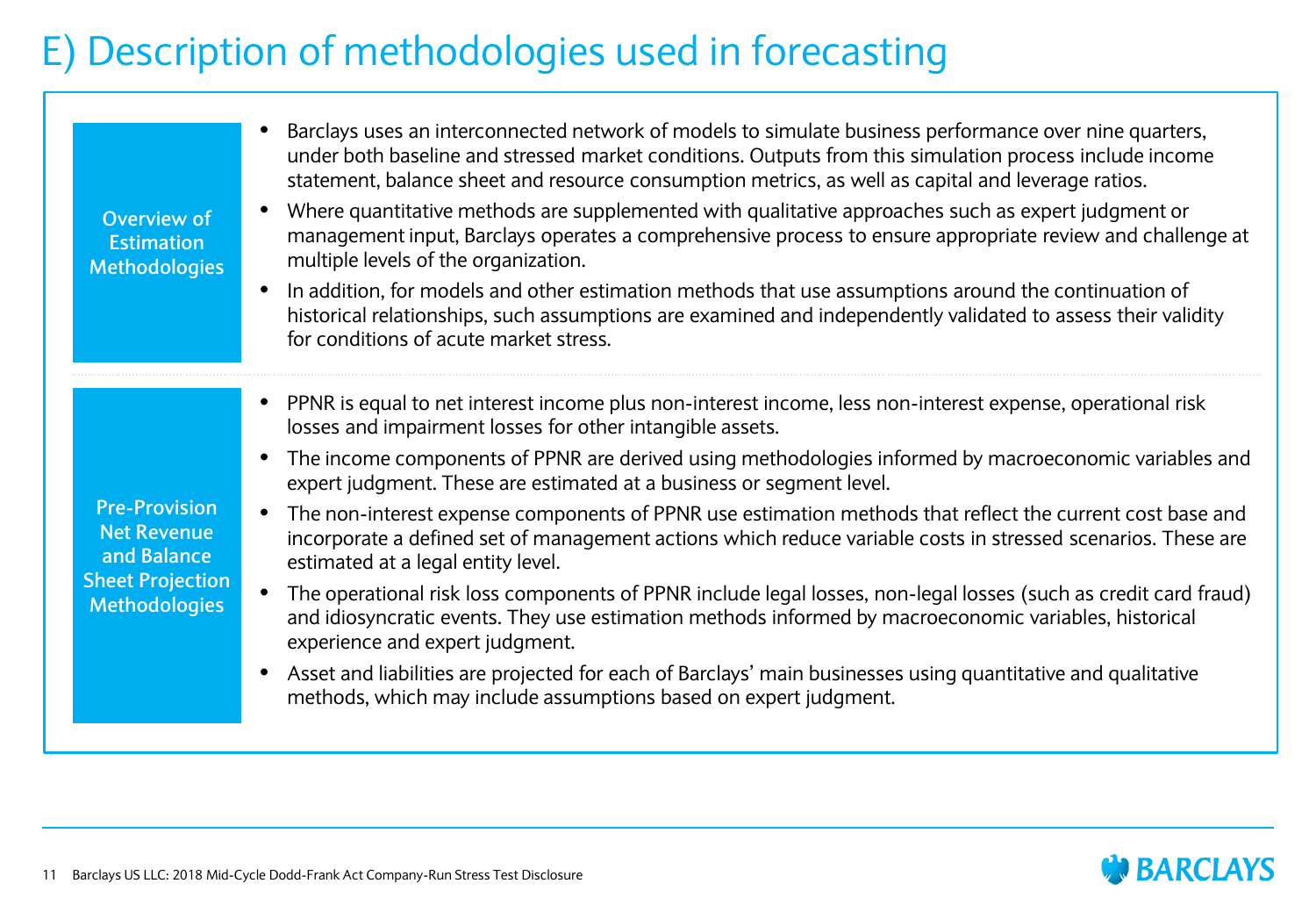## E) Description of methodologies used in forecasting (continued)

| <b>Risk-Weighted</b><br><b>Asset Projection</b><br><b>Methodologies</b>      | Risk-weighted assets comprise two components for Barclays:<br>The standardized approach, which is used for credit, counterparty credit and specific market risk exposures.<br>Modeled market risk, which is used for general market risk exposures.<br>Standardized approach projections are calculated using scaled trade balances, augmented by models that project<br>$\bullet$<br>key inputs such as collateral mix and credit ratings and aligned to the US Basel III standardized approach.<br>Projections under the modeled market risk approach are calculated using approaches that link risk-weighted<br>$\bullet$<br>asset components to changes in market variables such as equity or rates volatility.                                                                         |
|------------------------------------------------------------------------------|---------------------------------------------------------------------------------------------------------------------------------------------------------------------------------------------------------------------------------------------------------------------------------------------------------------------------------------------------------------------------------------------------------------------------------------------------------------------------------------------------------------------------------------------------------------------------------------------------------------------------------------------------------------------------------------------------------------------------------------------------------------------------------------------|
| <b>Retail and</b><br>Wholesale<br><b>Credit Loss</b><br><b>Provisions</b>    | Retail loss provisions reflect the credit characteristics of Barclays' credit card and installment loan portfolios:<br>The models used for this metric are informed by macroeconomic variables such as unemployment,<br>housing prices, interest rates, customer behavior and credit bureau attributes.<br>Probability of default, exposure at default and loss given default calculations are performed either at a loan<br>or portfolio level.<br>Net credit loss forecasts are used to determine loan loss reserve build or release over the forecast horizon.<br>In consideration of the profile of Barclays' US business, wholesale loss is not considered material.<br>$\bullet$<br>Both retail and wholesale loss provisions are calculated using balance sheet forecasts as inputs. |
| <b>Market and</b><br><b>Counterparty</b><br><b>Risk</b><br><b>Components</b> | Barclays estimates trading and counterparty losses using internal models which simulate the losses from<br>market stress on these portfolios.<br>Losses for counterparty default are computed by applying the market shock to the relevant counterparty<br>exposures and simulating the default of multiple counterparties, along with other incremental losses.                                                                                                                                                                                                                                                                                                                                                                                                                            |
| <b>Capital</b>                                                               | The estimates of risk-weighted assets, balance sheet, revenue and loss forecasts described above are used by<br>Barclays to project its capital position on a quarterly basis over the nine-quarter planning period.                                                                                                                                                                                                                                                                                                                                                                                                                                                                                                                                                                        |